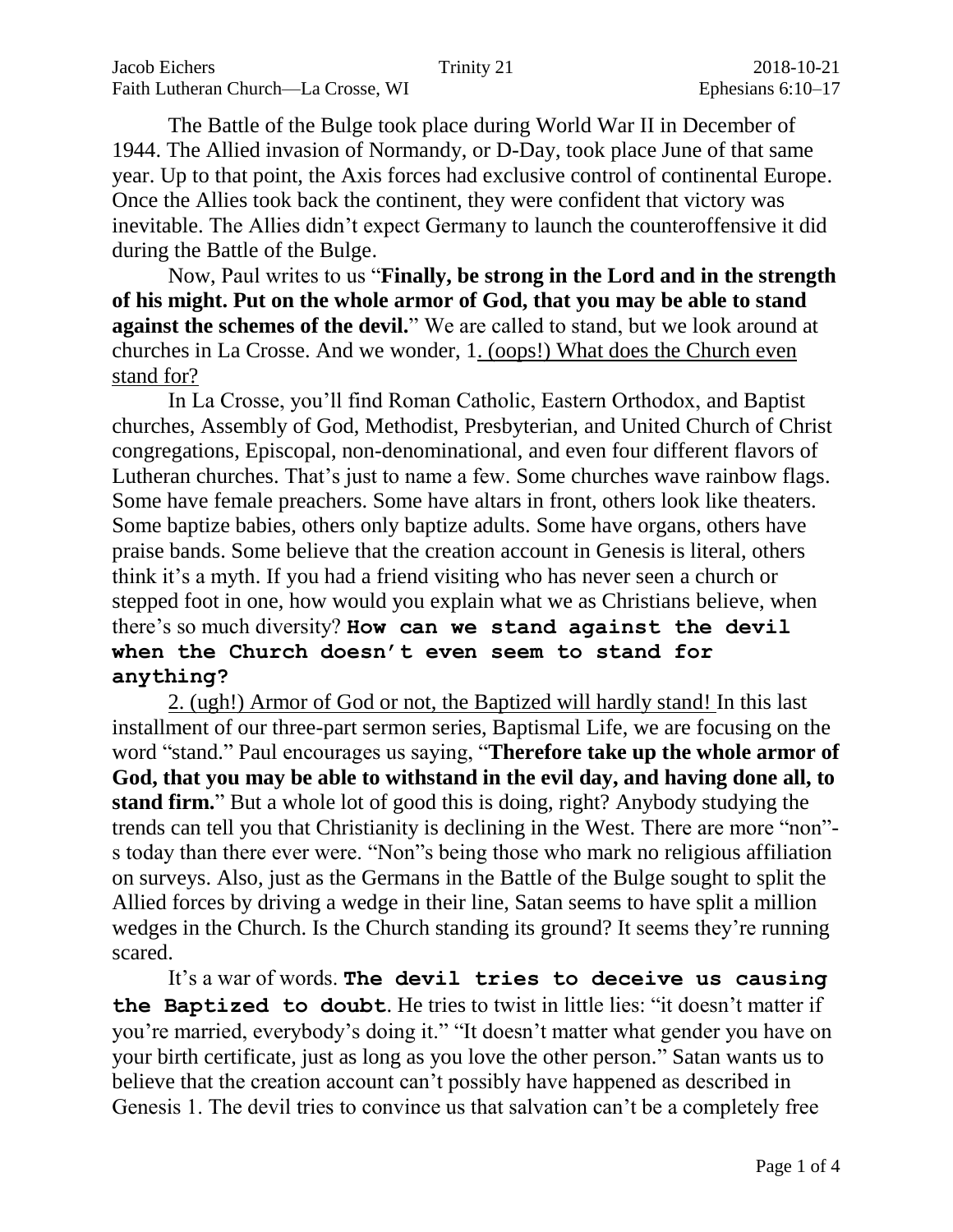gift: we have to add works to seal the deal. Many of these exact lies are taught or tolerated in churches even in this very city, but don't believe the devil's lies. Stick to the sure Word of God. By it alone, we can stand in the evil day.

In many ways, D-Day marked the Allied victory over the Axis powers in Europe. The Allied invasion of Normandy, France on June 6, 1944 marked the beginning of the end for Germany. Once the Allies were able to break through the German defenses along the French coast and gain a foothold on the mainland, it was only a matter of time. It's not an exaggeration to say that World War II was won on D-Day.

So too, and to a greater degree, our victory was won on another D-day. God saw the world's sorry state. He saw the mess we made of the world. He didn't sit idly by and fiddle while Rome burned. He intervened. He Himself donned the full Armor of God. The Lord is the one who took action against **"…the rulers, against the authorities, against the cosmic powers over this present darkness, against the spiritual forces of evil in the heavenly places.**" He came to conquer sin, death, and the devil, not clad as a Roman soldier, but with the breastplate of righteousness and the helmet of salvation. With vengeance and zeal as his clothing.

He came not as a soldier, but as a servant. **Our God fought for us, and fights for us**. 3. (aha!) Christ already stood against the devil and won! All of Jesus' ministry led up to His D-Day. Sure, there were skirmishes here and there: a demon cast out, the sick healed, and the sinners forgiven. But all this reached its high point at the cross. Christ's crucifixion is our June 6, 1944. On the cross, Christ bore the brunt of Satan's rage. Christ was tortured, mocked, and tempted. The crowds cried, "If you're really God, save yourself!" In those words Satan tempted Jesus to run away, to not stand His ground. It's as though Satan were saying, "C'mon, you're going to die for these people? These ingrates? They're going to disobey you. They're going to shove your gift of forgiveness in your face. Your followers are going to split into a thousand little splinter sects. Christians are going to be a joke, and by the way, which Christians again? The Lutherans or the Baptists or the Catholics…? It's easy, Jesus, just come down from the cross, and this can all be over."

But nonetheless, in the evil day, Jesus stood His ground. When He proclaimed, "**It is finished.**" He proclaimed victory! His suffering is finished. Our suffering is finished, in that victory cry! Our victory is His victory and on that D-Day. We need no longer fear the Devil and His might.

The Allies' decisive victory at Normandy really did mean they were caught off-guard at the Battle of the Bulge. The Battle of the Bulge was one of the most costly battles for American troops throughout all of WWII. Yet it was after the war was essentially won at D-day. And in the thick of the Battle of the Bulge, it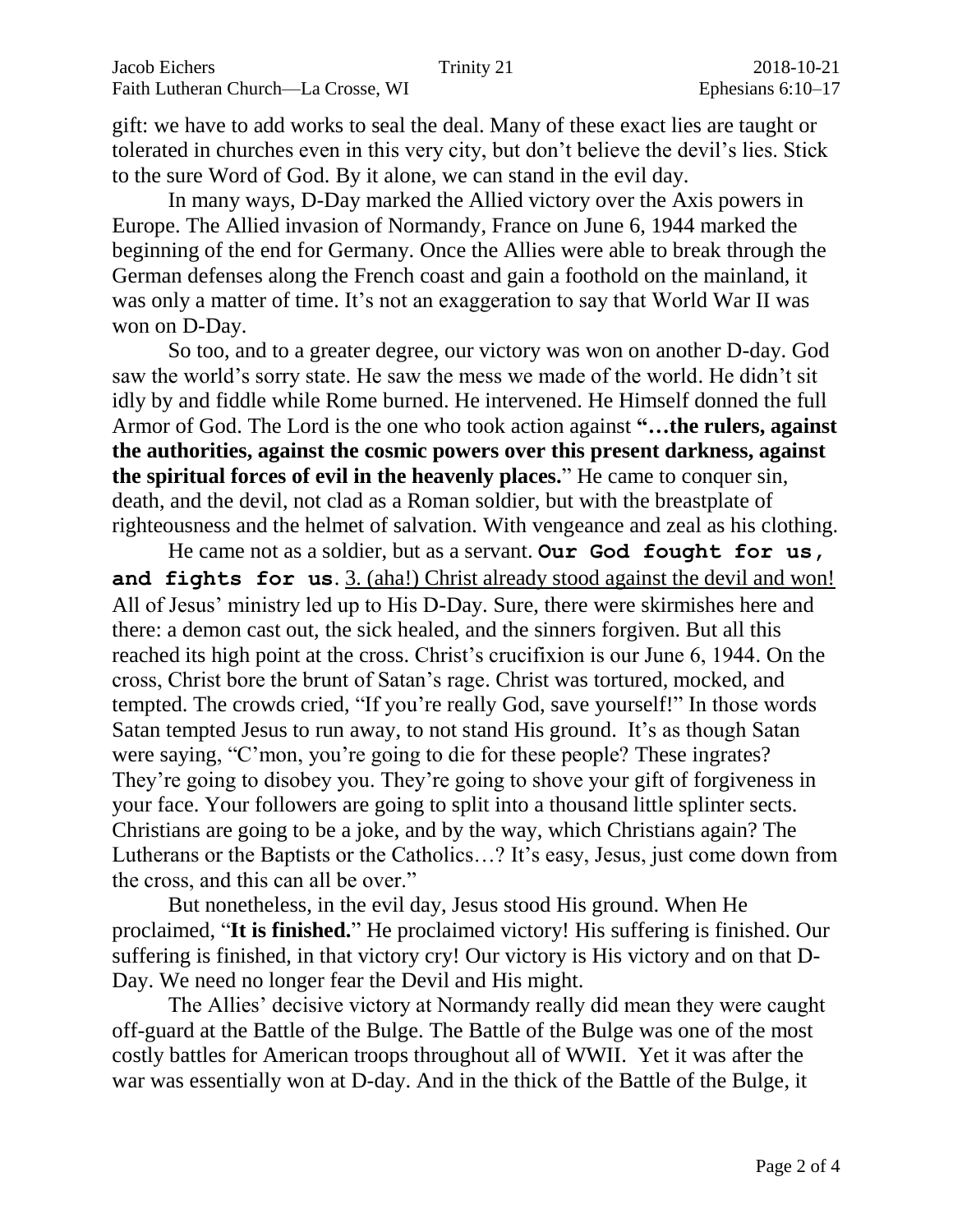would have been easy to fold to Germany's might, and maybe consider an early surrender.

This is especially true for the  $101<sup>st</sup>$  Airborne division. They were completely surrounded at Bastogne by German forces, and it was in the bitter cold of December. When General Anthony C McAuliffe, commander of the 101<sup>st</sup> Airborne, was given a chance to surrender, many of us would think it completely reasonable to do so. They were surrounded. They were cold. They were starving. The German offer was tempting. Here are a few excerpts from the note: "The fortune of the war is changing. This time the U.S.A. forces in and near Bastogne have been encircled by strong German armored units... There is only one possibility to save the encircled U.S.A. troops from total annihilation: that is the honorable surrender of the encircled town."

Does this sound familiar? Satan wants to try to give us an easy out, just as he did Jesus. He wants to scare us with the latest survey that says that churches are dying. He wants to convince us that we need to compromise God's Word to get people in the door. He wants to throw one more lie at us to make us think the truth must be false. He wants us to stand down from God's Word.

How did General McAuliffe respond to this offer of surrender? He said, "NUTS!" This was actually the formal reply he sent to the Germans, which took some explaining on the part of the American messengers. In other words, he said, "No way are we going to surrender!" The General knew that the tide was in the favor of the Allies. He knew the Battle of the Bulge was the last attack of a desperate enemy. The suffering was only going to last a little longer and then the cavalry was coming.

**So today, God calls us to say "NUTS!" to the devil.** We aren't going to surrender. We know the victory has been won on D-Day, namely, Christ's death and resurrection. Are the threats around us real? Yes. Do Christians around us surrender, giving up their faith for things that they think are more important? Yes. Do churches cave into the culture, going with the spirit of the times rather than the Holy Spirit? Yes.

But we can stand confidently. We know WATER AND THE WORD GIVES US ALL WE NEED TO STAND AGAINST THE DEVIL. Satan and His demonic host are trying their best to gain ground, thinking that that will somehow win them better terms of surrender, but that's not the case. In Christ, total victory has been won.

4. (whee!) Baptism dresses us in Christ which equips us to stand. In Baptism, Christ's armor with which he defeated Satan becomes our armor. We are able to resist the devil's schemes. "**Stand therefore, having fastened on the belt of truth, and having put on the breastplate of righteousness, and, as shoes for your feet, having put on the readiness given by the gospel of peace. In all**